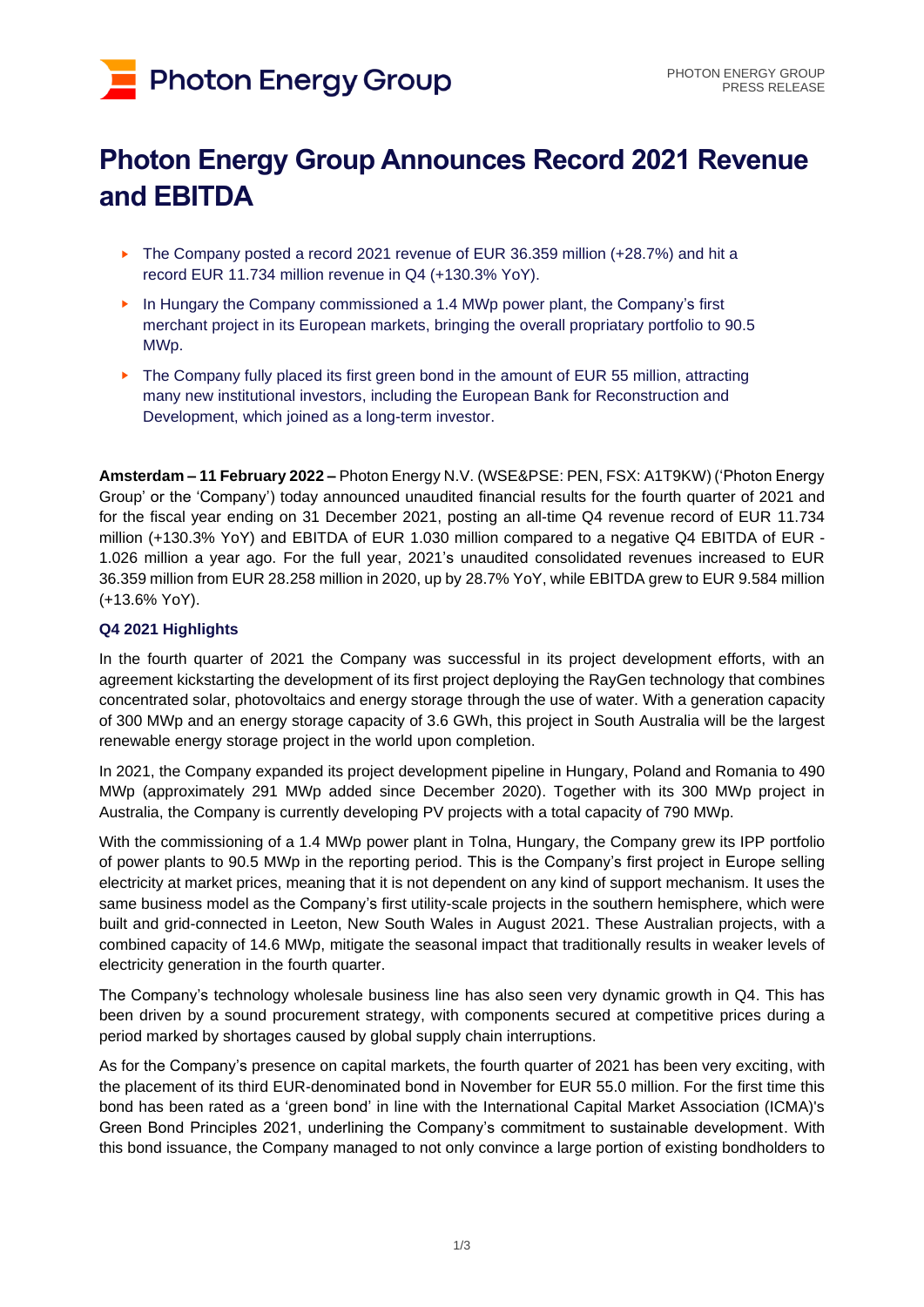

convert their current bond holdings to the new green bond, but also to attract many new institutional investors, including the European Bank for Reconstruction and Development.

'Looking ahead to 2022, we see a lot of opportunities for growth. Along with the continued expansion of our proprietary portfolio of utility-scale PV power plants, a very exciting area that will support all our business lines is the significant interest in 'behind-the-meter' projects. For some of these commercial customers we will also provide solutions offered by Photon Water to address their water needs. This fits perfectly with our strategy to combine renewable energy and clean water in solutions for users of both,' commented **Georg Hotar, CEO of Photon Energy Group**.

## **Financial Metrics**

In 2021 the Company increased its unaudited consolidated revenues to EUR 36.359 million, up by 28.7% YoY, with a Q4 revenue record of EUR 11.734 million (+130.3% YoY). This was thanks to a remarkable 77.5% increase in revenues from the sale of electricity generated by the Company's growing proprietary portfolio, while other revenue streams increased by 156.6% YoY.

This strong performance led to an EBITDA of EUR 9.584 million in 2021, as compared to EUR 8.440 million in 2020, up by 13.6% YoY. Q4 EBITDA increased to EUR 1.030 million from a negative Q4 EBITDA of EUR -1.026 million a year ago. In Q4 2021 the company posted an EBIT of EUR -0.771 million compared to EUR -2.877 million one year ago, representing a significant improvement for a traditionally weak Q4. For the full year EBIT contracted to EUR -0.862 million compared to EUR -0.142 million in 2020 due to the increased depreciation of the Company's growing proprietary portfolio of power plants.

The Company recorded a net loss of EUR -6.313 million compared to EUR -8.693 million in 2020, while the Total Comprehensive Income amounted to a solid EUR 2.427 million compared to EUR 2.084 million a year ago.

Equity increased by 29.3% compared to the end of 2020 and amounted to EUR 51.830 million at the end of 2021. The adjusted equity ratio remained stable at 28.8% (versus 28.9% at the end of 2020).

#### **Q4 2021 Results Presentation**

The Company will host a live webcast on **Monday 14 February at 11:00 am CEST** to present its fourthquarter results followed by a Q&A session. Attendees are invited to submit questions during the session through the chat box or in advance via email to ir $@$  photonenergy.com.

Webcast:<https://tailorsgroup.clickmeeting.com/photon-energy-q4-2021-results-presentation>

## **About Photon Energy Group** – [photonenergy.com](http://www.photonenergy.com/)

Photon Energy Group delivers solar energy and clean water solutions around the world. Its solar power services are provided by Photon Energy; since its foundation in 2008, Photon Energy has built and commissioned solar power plants with a combined capacity of over 100 MWp and has power plants with a combined capacity of 90.5 MWp in its proprietary portfolio. It is currently developing projects with a combined capacity of 790 MWp in Australia, Hungary, Poland and Romania and provides operations and maintenance services for over 310 MWp worldwide. The group's second major business line, Photon Water, provides clean water solutions including treatment and remediation services, as well as the development and management of wells and other water resources. Photon Energy N.V., the holding company for Photon Energy Group, is listed on the Warsaw, Prague and Frankfurt Stock Exchanges. The company is headquartered in Amsterdam, with offices in Australia and across Europe.